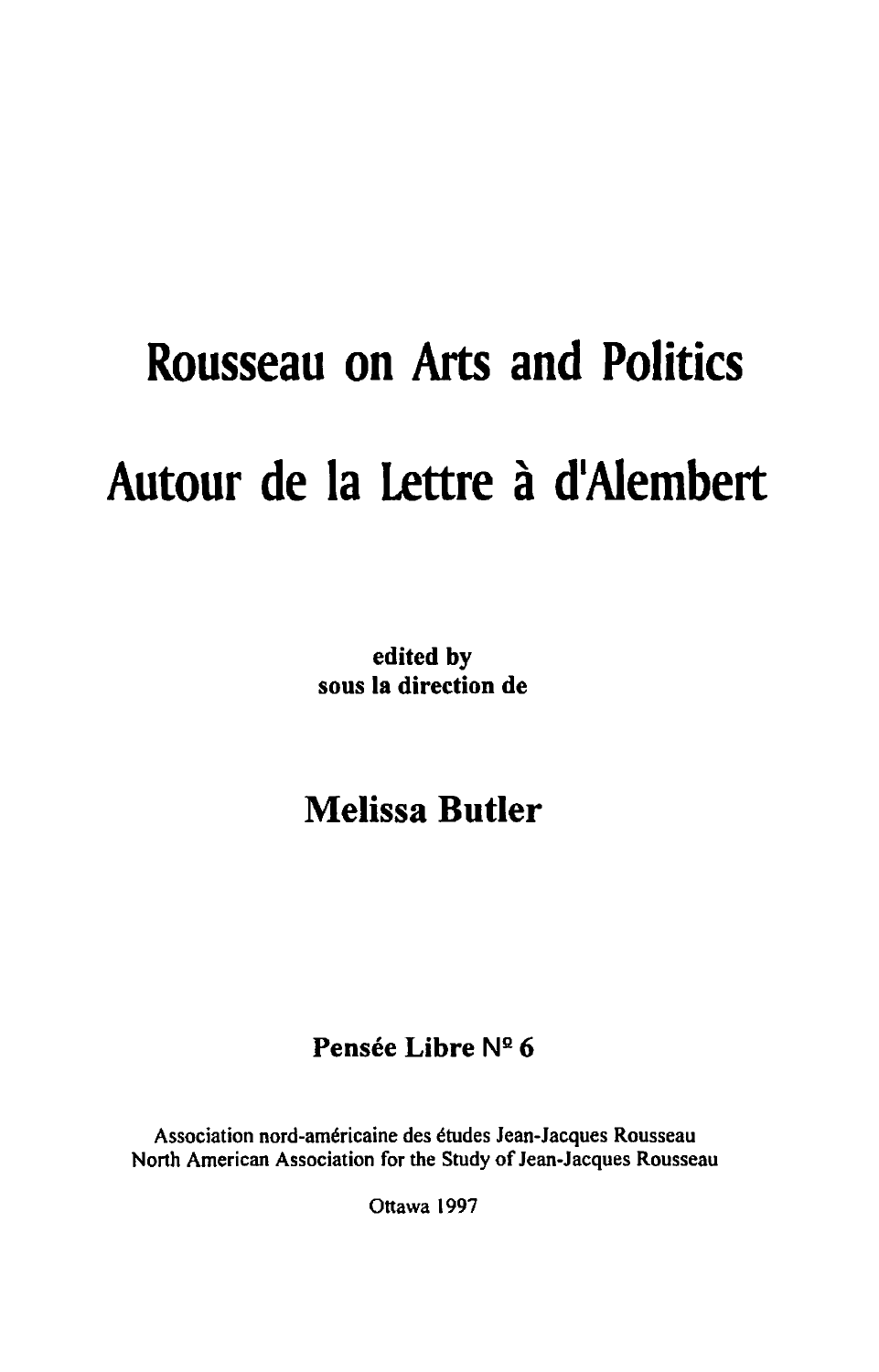## **Rousseau's 'Spectacle de la Nature' as Counterpoint to the 'Theatre du Monde':**  A Consideration of the *Lettre a d'Alembert* from the **Standpoint of Rousseau's Botanical Enterprise**

In the *Letlre a d'Alembert sur les spectacles,* Rousseau takes up the question of the best and most virtuous use of leisure. In a departure from previous philosophers, he explicitly addresses how the great mass of people should amuse itself; while Aristotle had viewed leisure as suitable only for the few and the privileged, not for the many, Rousseau believes that civic culture depends upon the many also pursuing activities in accordance with virtue.' Rousseau agrees with Aristotle's view that free time should provide the multitudes with 'a fonn of rest,' and 'a means to further activity,' but he disputes the ancient philosopher's dictum that the 'pleasures of the body' suffice to refresh those who labor for a living. In taking the question of leisure in this way, Rousseau puts forward a hierarchy of leisure occupations suitable to different peoples at different levels of virtue and dissoluteness. Yet, as alternatives to d' Alembert's theatrical spectacle, he provides only a few concrete examples: the simple way of life of the Neuchatel Jura, public dances and civic festivals.

The later Rousseau, the student of botany and natural history, makes it clear that games and festivals are not enough. The leisurely contemplation which Aristotle reserves for the wise man 'as the highest fonn of activity' must be more generally accessible. Along with the theater Rousseau rejects the nobility's exclusive and wasteful pastimes, the hunt and gambling:

if you pennit man to have games, pennit him also at least the examination of the universe and its parts. Since not everyone has either

<sup>&</sup>lt;sup>1</sup>Nicomachean Ethics, trans. H. Rackham, rev. ed. (Cambridge: Harvard U.P., 1934) 'happiness is thought to involve leisure,' but it is only the wise man who knows how to make use of this leisure in contemplation, the activity which 'is at once the highest form of activity (since the intellect is the highest thing in us...' (613). He makes it clear that *'anybody* can enjoy the pleasures of the body, a slave no less than the nobles of mankind; but no one allows a slave any measure of happiness, any more than a life of his own' (611; my emphasis). I am grateful to John Scott for bringing this discussion of leisure to my attention.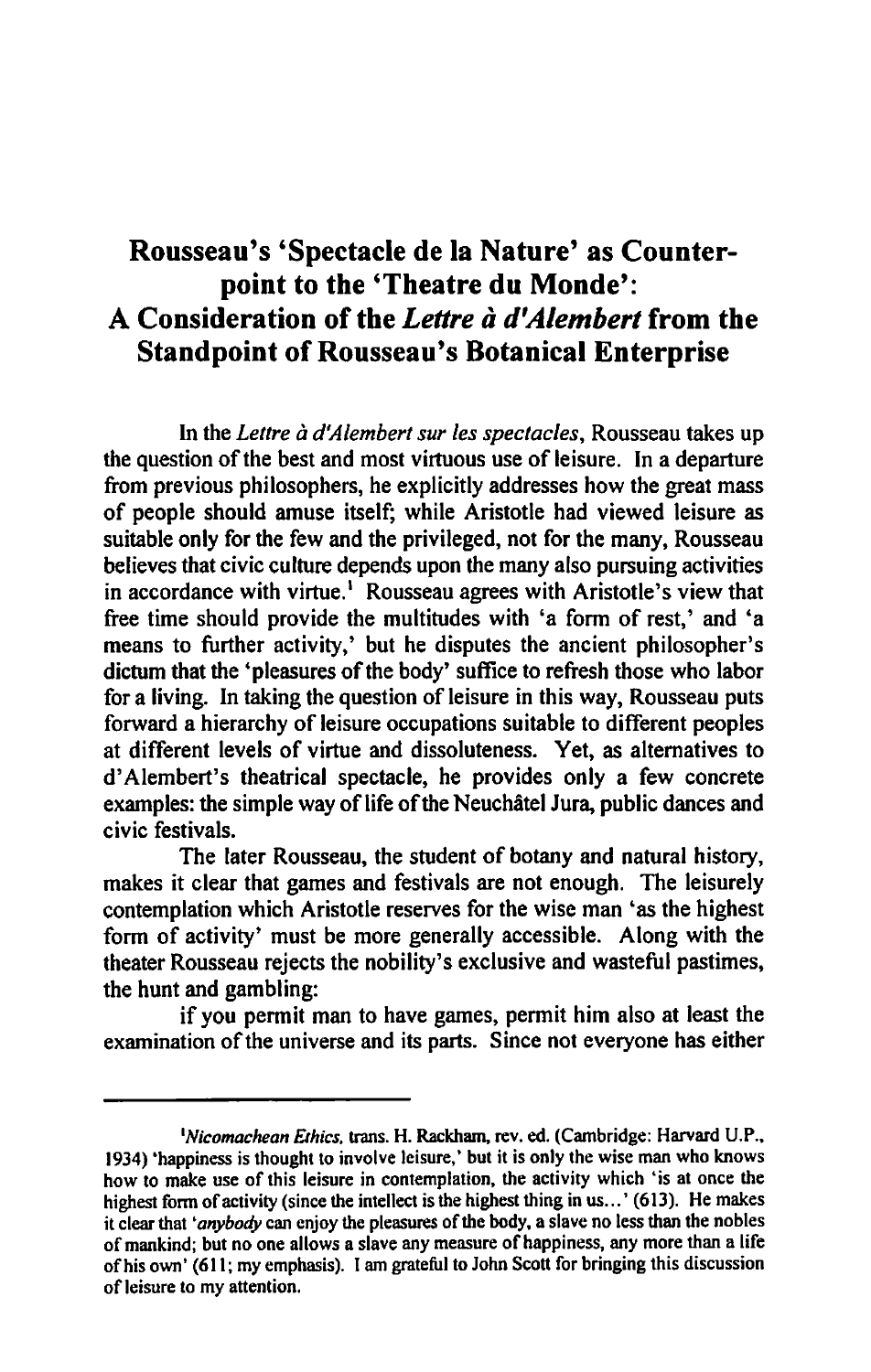the honor or the capacity to pass their lives killing beasts or playing cards, it is necessary that some idlers amuse themselves with the contemplation of nature. (IV: 1251; my emphasis)

For the student of nature another spectacle therefore takes the place of the theater: 'the earth offers to man in the harmony of the three kingdoms a spectacle full of life, interest and charm, the only spectacle in the world of which his eyes and his heart never tire' (I: 1062; my emphasis).

Rousseau considers leisure a universal necessity, especially for those who work for a living: 'It does not suffice that the people have bread and live in their stations. They must live in them pleasantly, in order that they fulfil their duties better' (I 26n; V: I 15n).

(W]hat must we think of those who would wish to take the festivals, the pleasures, and every form of amusement away from the people as many distractions which turn them away from their work? This maxim is barbarous and false....This just and beneficent God who wants them to keep busy, wants also that they relax; nature imposes exercises and repose, pleasure and pain alike upon them. (126n; V: 115n)

Because all people must seek rest and relaxation, virtue therefore requires amusements that edify rather than merely mirror the passions. The stage cannot fulfill this requirement because it 'is, in general, a painting of the human passions, the original of which is in every heart'  $(18; V: 17)$ . Thus it is not the need for amusement itself that lies at the root of Rousseau's concerns about the morality of the theater, but rather, the particular use people in cities make of their leisure: 'it is discontent with one's self, the burden of idleness, the neglect of simple and natural tastes, that makes foreign amusement so necessary' (16;V: 15).

Yet as Rousseau readily concedes, Parisians should not try to adopt the same pursuits as Spartans or Neuchâtel mountain dwellers: 'Reason dictates the encouragement of the amusements of people whose occupations are harmful, and the turning-away from the same amusements of those whose occupations are beneficial' (58; V: 53). Theater in Paris is a lesser evil which only interrupts 'sloth, inactivity, [and] the love of pleasure' (58; V: 54). For Rousseau the moral is clear: 'in order to decide if it is proper or not to establish a theater in a certain town, we must know in the first place if the morals [manners] are good or bad there' (65; V: 60). In Paris, where the morals are bad, the theater can do no harm; it might even do some good.

But is that all Parisians should do—attend theatrical performances? Does Rousseau have any other ideas about how Parisians should occupy themselves? The *Lettre* would seem implicitly to demand an account of leisure pursuits proper to corrupt and citified man. In his *Letlres morales* to Sophie d'Houdetot, composed beginning in November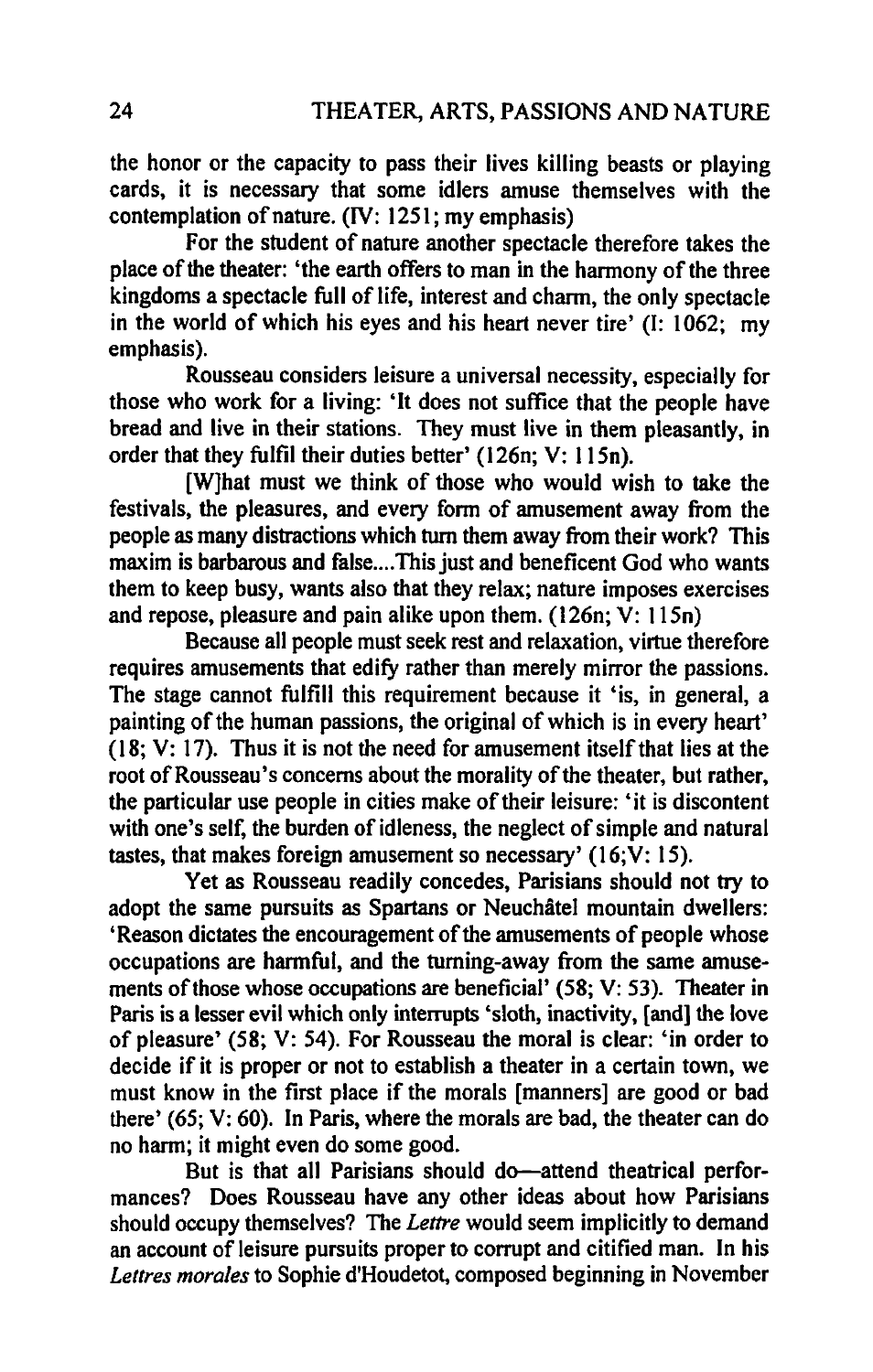1757 (hence shortly before the composition of the *Lettre),* Rousseau offers advice to a noblewoman who he thought might desire more moral instruction than urban amusements can provide. He counsels her to spend a few days alone—not in the city, where solitude is unbearable-but in the country, where objects are smiling and agreeable, they promote meditation and reverie, one feels oneself at ease outside the sad walls of the city and the impediments of prejudice. The woods, the streams, the grass divert our heart from the gaze of men; the birds fluttering here and there according to their caprice offer us in solitude the example of liberty; one hears their warbling, one detects the odor of the fields and forests. Eyes struck only by the sweet images of nature approach it more from the heart. (IV: 1114)

This is impossible 'in Paris, where everything is judged by appearances because there is no leisure to examine anything' (59;  $\bar{V}$ : 55).

However, the *Lettre à d'Alembert* hardly stands as Rousseau's last word on the question of the right use of leisure. Rousseau's concern with the virtuous uses of leisure and a kind of purposive idleness reappears with notable frequency in the late-life autobiographical and botanical writings. These texts make clear that after his introduction to the detailed study of plant life, Rousseau believes that, of all the branches of natural history open to a person of his age and capacities, including zoology, mineralogy and astronomy, botany has the most to be said for it  $(I: 1067-8)$ . He comes to view it as a nearly ideal use of leisure time, not only for himself, but also for others. For proof of this assertion, we need look no further than his rather quixotic project of making and distributing herbaria to his friends, as an aid to their cultivating plant study.2 Hence botany provides a worthwhile way for town dwellers to fill their free time. Even though most people have lost touch with the 'natural sensibility' that enables them to surrender to the 'objects that strike their senses' (I: 1063), those who retain such a sensibility find that botany is 'a sweet and charming study ... which would fill with interesting observations the unoccupied time that others devote to idleness or worse' (IV: 1160). Hence, 'of the uses we can make of our leisure, that which cures us of ignorance is the least vain' (IV: 125).

Rousseau came to botany late in life. While he had taken an

<sup>2</sup>In the Second Dialogue of *Rousseau Juge de Jean-Jacques,* Rousseau recounts 'how much time and patience this labor requires' (I: 832). To the Duchess of Portland (1715-1785), Rousseau writes on 17 April 1772: 'to have a diversion to my taste from my occupations, 1 plan to make herbaria for naturalists and amateurs who would like to acquire them.... I thought that small herbaria, well chosen and assembled with care, could encourage the taste for botany....' (CC, XXXIX: 42). See also his letter to Malesherbes, (CC, XXXIX: 37).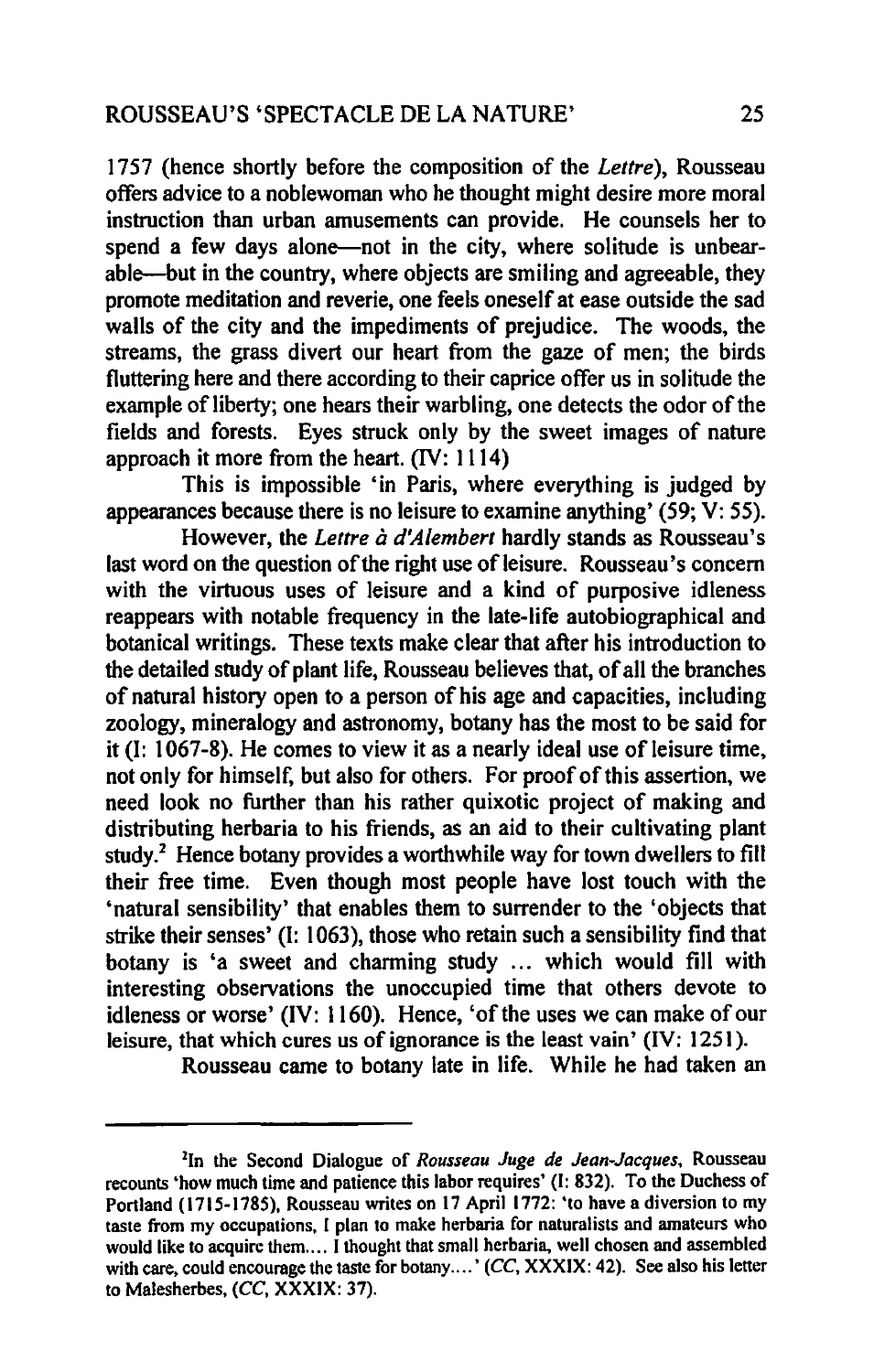interest in chemistry, astronomy and even geology as a younger man, $3$  he did not start studying botany until 1763, after his flight from France led him to settle in the canton of Neuchâtel in Switzerland. He had long viewed botany with some scorn, as he recounts in his *Confossions:*  'having no idea of botany at that time 1 had conceived a sort of contempt, even a disgust, for it; I looked on it as no better than a study for apothecaries' (I: 180). In hindsight he acknowledges the error of his youthful arrogance toward, and jealousy of, his predecessor in Maman's household, the botanist Claude Anet:

The contentment that I saw in the eyes of Anet returning loaded with new plants put me two or three times on the verge of going herborizing with him. I am pretty sure that if once I had, the idea would have captured me, and to-day I might, perhaps, have been a great botanist: because I know no study in the world which better suits my natural tastes than that of plants, and the life that 1 have led in the country has been nothing but one continuous herborization.... (I: 180)

Bear in mind that when he composes the *Letlre a d'Alembert* in 1758, Rousseau is still merely a spectator of nature; ironically, his relationship to nature parallels that of the spectators at theatrical performances to each other: 'People think they come together in the theater, but it is there that they are isolated' (16-17; V: 16). Rousseau later looks back at this isolation from nature to note that mere spectators of nature display 'only a stupid and monotonous admiration' for the structure of plants; they 'see nothing in detail, because they do not even know what they ought to look at and they do not see the ensemble, because they have no idea of that chain of relations and combinations which overcomes the mind of the observer with its marvels' (I: 641). As a botanist, he finds that an instinct that is natural to me ... silenced my imagination and, fixing my attention on the objects surrounding me, made me examine for the first time the spectacle of nature [spectacle de la nature], which until then I had hardly ever contemplated except in the aggregate and in its ensemble. (I: 1062)

Therefore, '[t]o study nature usefully and agreeably, it is necessary to have its productions before one's eyes' *(CC,* XXXIX:192- 193). It is not enough to study nature—as Linnaeus did—'in herbaria and in gardens' (I: 641).

Rousseau's method consists in an attentive observation that at first sight would appear lazy and unproductive: 'there I lay down on the ground next to the plant in question to examine it. .. completely at my

<sup>3</sup> Alexis Fran~ois, *Lyrisme el Geologie:* Le *Sejour de J.* -J. *Rousseau a Geneve en* 1754 (Geneva: Kundig. 1941).9.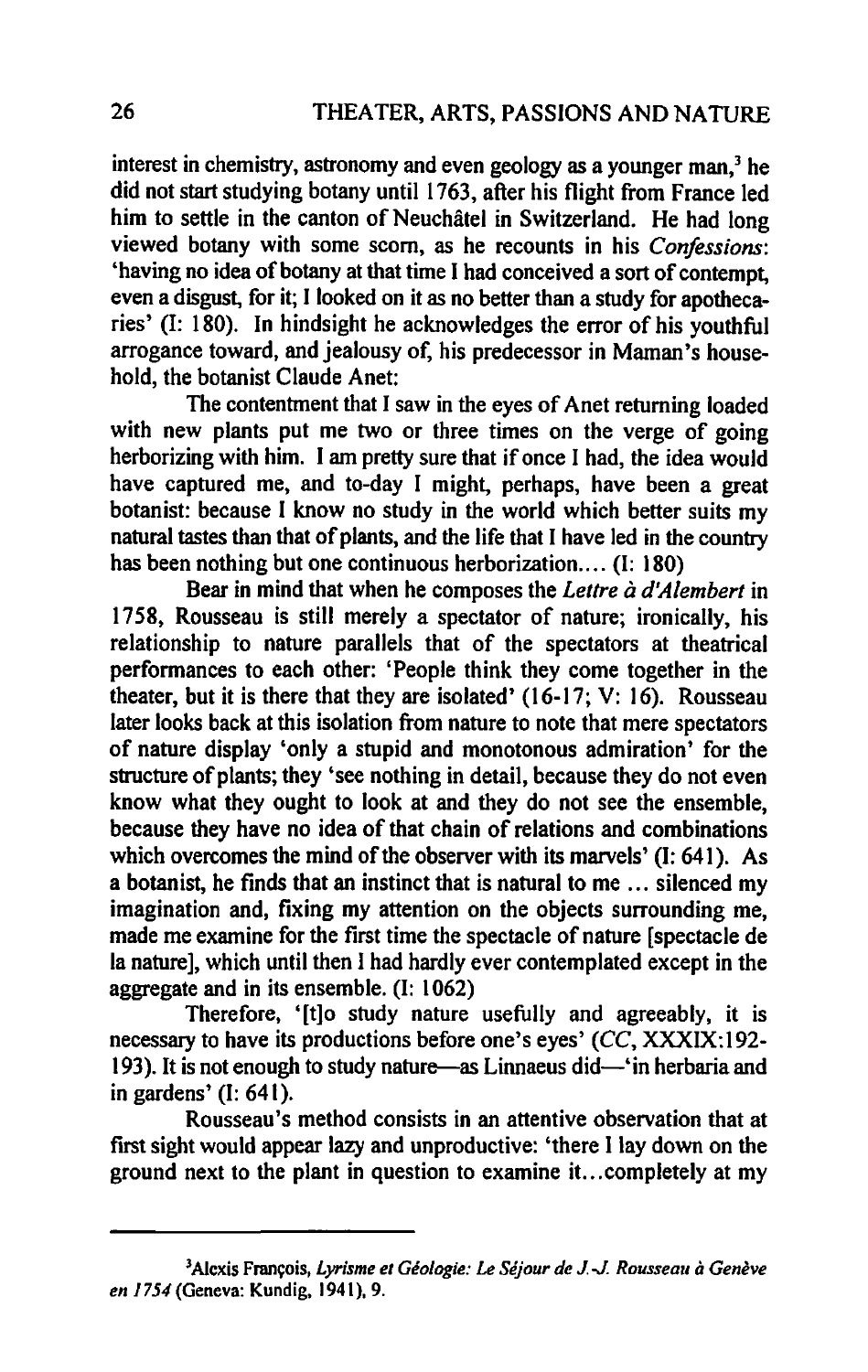leisure.' (I: 643) Yet, at the same time, he 'did not want to leave a single blade of grass unanalyzed, and ... was already preparing to compile the *Flora petrinsu/aris* with a huge collection of curious observations' (I: 642). Thus, Rousseau's botanical study takes the lesson of the *Letlre* to its logical conclusion: 'let the spectators become an entertainment to themselves; make them actors themselves' (126; V: 115). In breaking down nature's spectacle into its concrete particulars, he becomes himself a kind of actor who transforms himself from a mere spectator into a participant in a process of attentive examination—an active leisure not unlike the 'laborious idleness' of the Spartans (133; V: 122). Rousseau's notion of leisure is fraught therefore with apparent contradiction and paradox; in the *Confessions* he explains that the idleness he loves 'is not that of a loiterer who stands around with folded arms in complete inactivity, and thinks no more than he acts' (I: 641). Rousseau prefers the idleness *[oisivite]* of a child who is incessantly on the move and botany allows him to put this maxim into practice because it is an 'indolent study' *[elude oiseuse],* that combines the labor of study with the indolence of leisurely afternoon walks in the woods (I: 641). Hence, while Rousseau tells us that botany is the perfect 'study of an indolent and lazy solitary' (I: 1069), he shows us in fact a 'laborious idleness' predicated on active comparison, examination, observation and admiration:

I have neither expense nor trouble in roaming nonchalantly from ... plant to plant, to examine them, to compare their various characteristics, to mark their similarities and their differences, fmally to observe the organization of plants in such a way as ... to find sometimes successfully their general laws, the purpose and goal of their diverse structures, and to deliver me up to the charm of acknowledging admiration for the hand which allows me to enjoy all this. (I: 1068-9)

Rousseau began to acquire the rudiments of this 'indolent study' not in the big city-in Paris, home of great plant specialists and learned academicians--but on the periphery, in the very same region he had earlier presented in the *Lettre à d'Alembert* as a counter-example to the empty idleness of the city. These rustic people are not the dull and listless rural idiots Parisians take them to be; indeed, it is the Parisian's very lack of the right sort of leisure that leads to this erroneous conclusion:

I see that in Paris, where everything is judged by appearances because there is no *leisure* to examine anything, it is believed on the basis of the apparent inactivity and listlessness which strikes one at first glance in provincial towns, that the inhabitants, plunged in a stupid inactivity, either simply vegetate or pester one another and quarrel. (59; V: 54-55; my emphasis)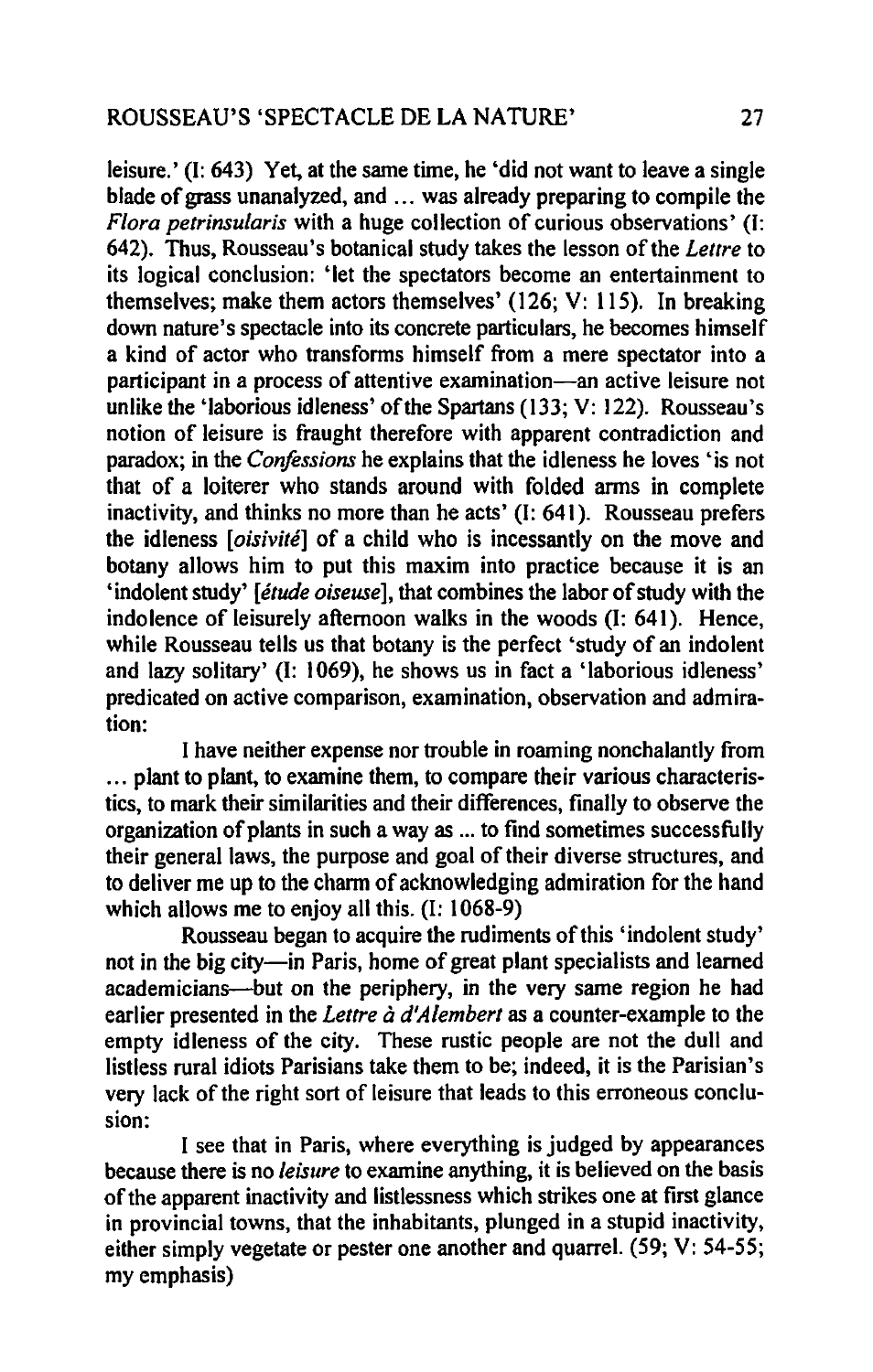Rousseau goes against fashionable opinion in depicting the inhabitants of the Neuchatel Jura as self-sufficient, multi-talented and constructive in the use of their leisure time; they are never bored because they are always engaged in 'enjoyable labors' (61; V: 56). These versatile mountain-dwellers 'have useful books and are tolerably well educated. They reason sensibly about everything and about many things with brilliance' (61; V: 56). Yet Rousseau offers us this portrayal with a note of melancholy, as he sadly asks: 'am I never again to see that happy land? Alas, it is on the road to my own' (62; V: 57).

In fact Rousseau was to see 'that happy land' again, although under less than ideal circumstances, as an exile from France, his actual home of many years. In the *Lettre* Rousseau displays an uncanny prescience in his depiction of this comer of the Suisse romande: more original spirits, more inventive industry, more really new things are found there because the people are less imitative; having few models, each draws more from himself and puts more of his own in everything he does; because the human mind, less spread out, less drowned in vulgar opinions, elaborates itself and ferments better in tranquil solitude: because, in seeing less, more is imagined; finally, because less pressed for time, there is more *leisure* to extend and digest one's ideas. (60; V: 55; my emphasis)

In 1758 Rousseau could not have readily predicted that he would one day owe his own introduction to botany to the physician-botanists of the Neuchatel Jura. Dr Jean-Antoine d'Ivemois of Neuchatel taught Rousseau the rudiments of the Linnaean system of sexual classification, which had yet to catch on in France, despite its success elsewhere in Europe.4 When the death of d'Ivernois in 1765 left Rousseau without a teacher, he walked in June of that year from Motiers in the Val de Travers to the out-of-the-way mountain hamlet of La Ferrière to study with Abraham Gagnebin, another provincial physician-botanist of considerable skill and local renown.<sup>5</sup>

Unlike the theater, botany does not arouse the usual social passions; for Rousseau it serves as 'a kind of passion that fills the void

<sup>4</sup> In other words, the Neuchatel botanists were more *au courant* than were the Parisian savants; Rousseau elsewhere depicts the French attitude toward Linnaean systematics as 'barbarous' (I: 1064) and attributes it to a chauvinistic disregard for everything not of French origin (IV: 1207). Dr d'Ivemois (1703-1765) receives Rousseau's praise in Book XII of the *Confossions* (I: 631).

<sup>&#</sup>x27;Gagnebin (1707-1800) was a highly competent botanical guide, who had immediate recall of between twelve and fifteen thousand plant names. Fritz Berthoud, 1.-J. *Rousseau au Val de Travers 1762-1765,* (Paris: O. Fischbacher, 1881). 177-8.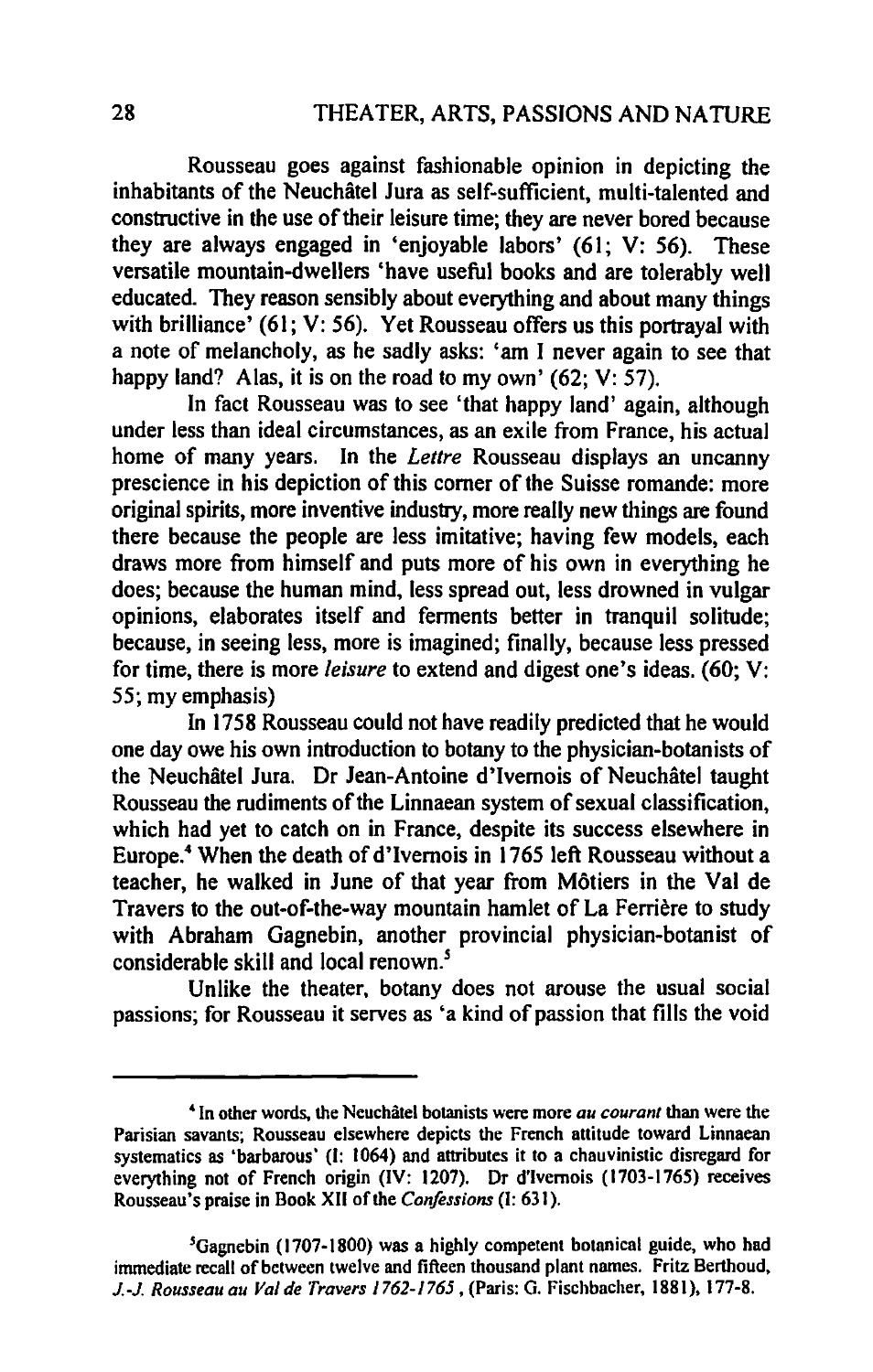left by all those I no longer have' (I: 1070). One of Rousseau's most concise statements of his view of botany in relation to the passions occurs in the first of the eight posthumously published *Lettres sur la Botanique*  addressed to Mme. Madeleine-Catherine Delessert née Boy de la Tour, a daughter of the family which befriended Rousseau when he fled to Switzerland in 1762. In 1771 Mme. Delessert asked Rousseau to provide her with some guidelines for instructing her five-year old daughter, Marguerite-Madeleine, in the rudiments of botany.<sup>6</sup> The result was a series of didactic letters that provide a clear initiation into botany and continue to remain 'the best introductory treatise' on botany, according to the French ethnobotanist, André-Georges Haudricourt.<sup>7</sup> Rousseau explains to Mme. Delessert that 'the study of nature dulls the taste for frivolous amusements, prevents the tumult of the passions, and provides the soul with a nourishment which profits it by filling it with the object most worthy of its contemplations' (IV: 1151).

In the *Lettre* Rousseau argues that the theater arouses the passions rather than teaching mastery of them (18, 118; V: 17, 108), while '[t]he only instrument which serves to purge [the passions] is reason, and ... reason has no effect in the theater' (21; V: 20). Botany, in contrast to the theater, is preeminently an exercise of reason; it requires the student to build up an understanding of plant structure one step at a time, so that it 'is no longer a simple exercise of the memory, but a study of observations and facts truly worthy of a naturalist' (IV: 1154-5). Rousseau is adamant that botany not degenerate into a mere memory exercise occupied with systems and methods rather than with the plants themselves (IV: 1172). As he writes to Mme. Delessert, simply recognizing plants by sight and knowing only their names would be too insipid a study for minds such as yours.... I propose to you to take several preliminary notions of plant structure or the organization of plants, in order that you should take a few steps into the most beautiful, the richest of the three kingdoms of nature.... It is still therefore not a question of the nomenclature which is merely an herborist's knowledge.

<sup>6</sup>Botany was an extremely popular pastime of the educated 18th century person--both men and women alike. See Daniel Mornet, *Le Sentiment de la nature en France de* J-J *Rousseau a Bernardin de* Sf. *Pierre,* (1907; New York: Burt Franklin, 1971), 121ff.

<sup>7</sup>Jean-Jacques Rousseau, *Le Botaniste sans maitre ou maniere d'apprendre seulla botanique,* ed. A.G. Haudricourt (Paris: Editions A.M. Melailie. 1983), 10. Goethe, in a letter to his employer. the Duke of Saxe-Weimar. writes of these letters that they are '8 model of how one should teach and [are) a complement to *Emile.'* Letter 306 (17 June 1782). *Goethes Briele.* ed. K.R. Mandelkow and B. Morawe (Hamburg: C. Wegner. 1962).1: 398.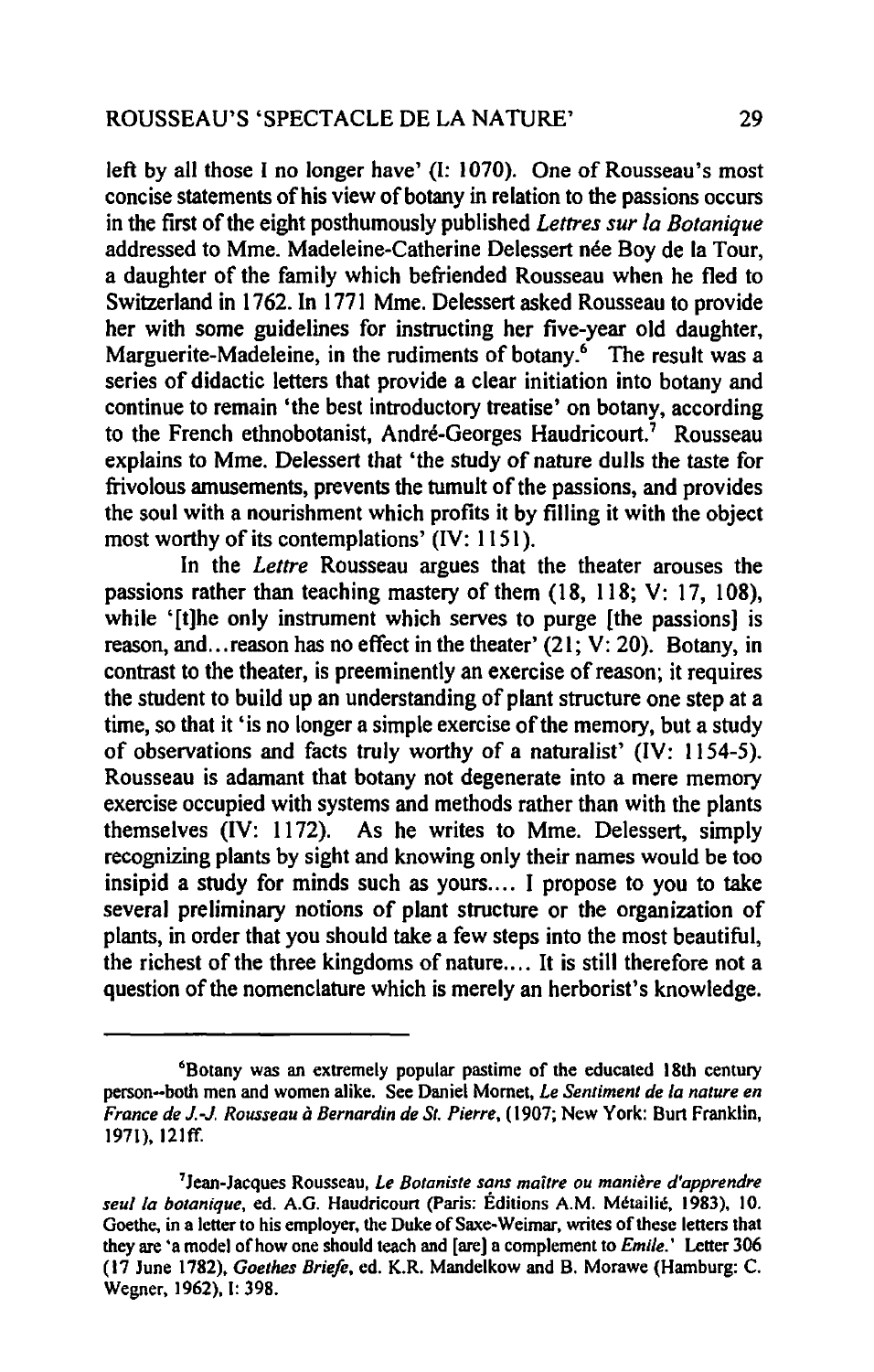I have always believed that one can be a very good botanist without knowing a single plant by name....  $(IV: 1151-2)$ 

Because Rousseau understands botanical study to be a study of reason, he objects strenuously to the view 'that botany is nothing more than a science of words, which only exercises the memory and teaches how to name plants' (IV: 1171-2). Hence, Rousseau writes to Mme. Delessert, 'I thought we could make this amusement useful to [your children] by a somewhat methodical approach, which would accustom them little by little to paying attention, observing, and especially to sound reasoning, instead of a simple nomenclature' (CC, XXXIX: 190). Rousseau conveys the character of seven plant families and the fabrication of herbaria with a view to the greatest possible simplicity and clarity of expression. He likewise picks his examples with care, choosing as his initial subject the lily family, which is actually in bloom in the month of August when he wrote the first letter. Lilies have the additional advantage of possessing large flower parts, which make them well-suited to introductory study.

Properly pursued, botany calms the passions because it is a study of 'pure curiosity ... which has no other real utility than that which can attract a thinking being sensitive to the observation of nature and the marvels of the universe' (IV: 1188). As such, botany prompts the practitioner to leave aside the material interests of the body (I: 1065) and more importantly, those of society, for it is necessary to leave the 'social passions' behind in order to find nature again 'with all her charms' (I: 1083). Rousseau realizes, nevertheless, that botany runs the very real danger--like every art or science-of transforming our subjects of study into mere 'instruments of our passions':

There is in this indolent occupation a charm which one can only feel in the complete suspension of the passions ... but as soon as we want to learn only in order to teach, and to botanize merely in order to become authors or professors, all this sweet charm vanishes ... we take no real pleasure in studying [plants], we do not want to know, but to show that we know, and in the woods we are on the world stage *[theatre du monde]*  occupied with the project of making ourselves admired.... Thence come all the hate and jealousy that the competition for celebrity excites in botanical writers.... In denaturing this delightful study, they transplant it to towns and academies, where it degenerates no less than do exotic plants in the gardens of collectors. (I: 1069-70)

In botany properly practiced Rousseau seeks therefore to overcome or undermine that morally corrosive worldly vanity with which he is concerned not only in the *Lettre à d'Alembert*, but also throughout virtually all his writings: 'in a big city ... morals and honor are nothing because each ... shows himself only by his reputation and is esteemed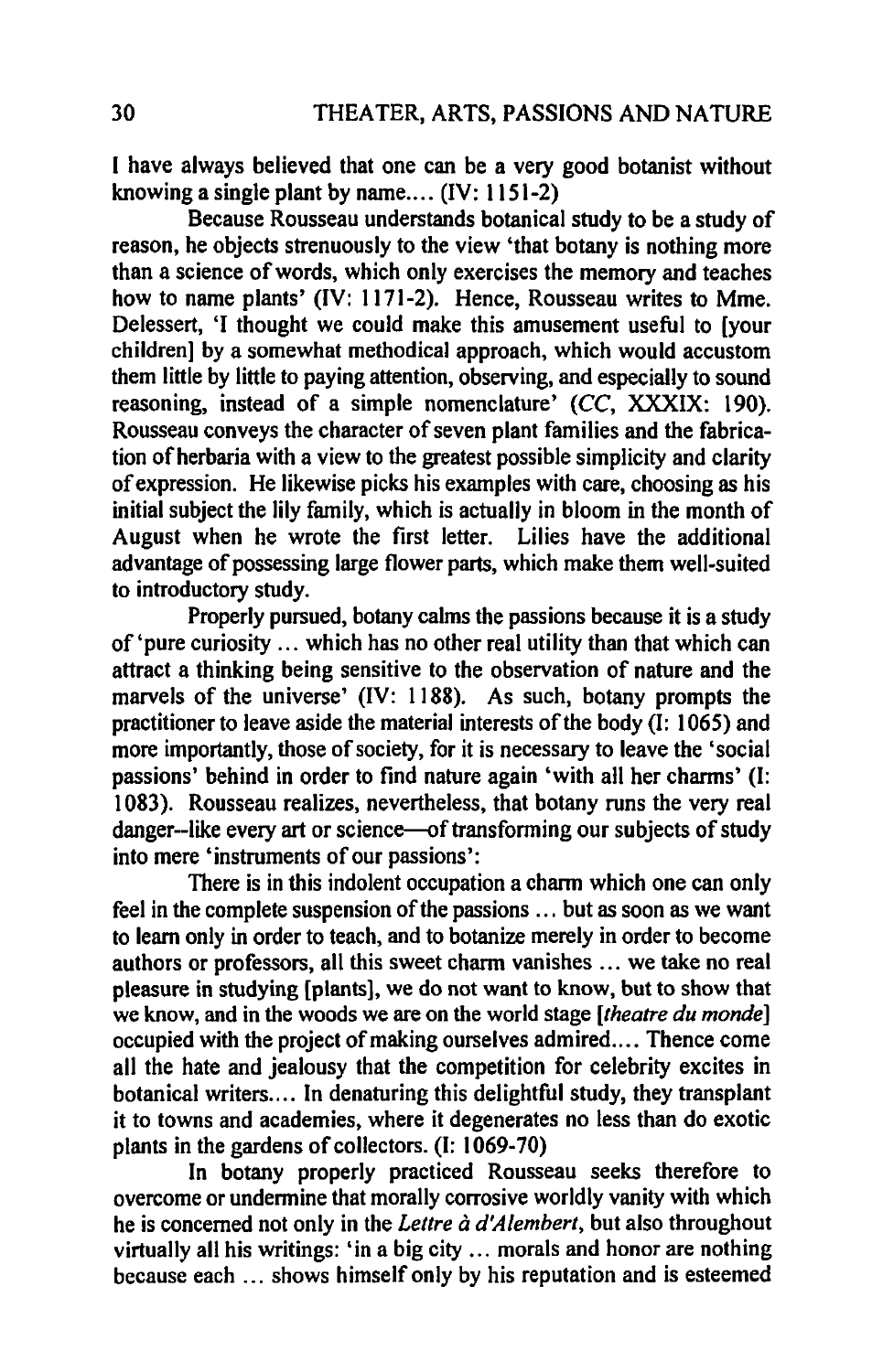only for his riches' (59; V: 54).

There are also the more spiritually curative properties of plant study to consider: 'If the study of plants purges my soul, that is enough for me; I do not desire any other pharmacy' (IV: 1251). Rousseau insists there is no value for him in seeing plants ground in a mortar to manufacture medications (I: 1064): 'even ifI believed in medicine[s ... they could never bring me the joy that comes from pure and disinterested contemplation' (I: 1065). Botany therefore fulfills the purpose of leisure foreseen by Aristotle: 'The study of nature detaches us from ourselves and raises us to its Author. It is in this sense that one truly becomes a philosopher; in this way natural history and botany have a use for wisdom and for virtue' (CC, XXX:314). Botany would also contribute to Rousseau's project of a *morale sensitive,* the science of promoting virtue by regulating the impressions of external objects on the senses (I: 409). Finally, for Rousseau, botanical study is a 'great wisdom and as well as a virtue: it is the way to keep any seeds of vengeance or hate from taking root in my heart'  $(I: 1061)$ .

Rousseau's botanical teaching exercised considerable influence not only on the readers of the eight *Letlres sur fa botanique,* which came out in multiple editions and were translated into many languages, but also on education, especially in France and Germany.<sup>8</sup> French educators subsequently espoused botany for 'its connections with morality and the happiness of society.'<sup>9</sup> During the French Revolution, Bernardin de St. Pierre and Daubenton promoted botany as a pursuit in accord with republican virtue, one deserving of public sponsorship and encouragement.<sup>10</sup> Hence we have one answer to the explicitly political question Rousseau poses near the end of the *Letlre a d'Alembert:* 'Ought there to be no entertainments in a republic? On the contrary, there ought to be many' (125; V: 114).

For Rousseau, botanical studies avoid the deleterious effects of the theater; they do not raise poll taxes, encourage luxury, or hand over society to actors or women. Botany does not make the aged ridiculous or falsely extend the realm of love. Most important, perhaps, botany,

<sup>&</sup>lt;sup>8</sup>I discuss these questions at length in *Rousseau's 'Moral Botany': Nature*, *Science, Politics and the Soul in Rousseau's Botanical Writings,* (Cornell diss., 1994).

<sup>9</sup>Georges Toscan, 'Essais de botanique morale,' in *L'Ami de fa Nature. au Choix d'observations sur divers objets de la Nature et de l'Art, (Paris: L'Imprimerie* Crape1et, 1800), 62.

IOFor & discussion of these ideas. see Hans-Christian and E1ke Harten, *Die Versohnung mit de Natur,* (Reinbek: Rowohlt, 1989), 12fT. *8Sff.*